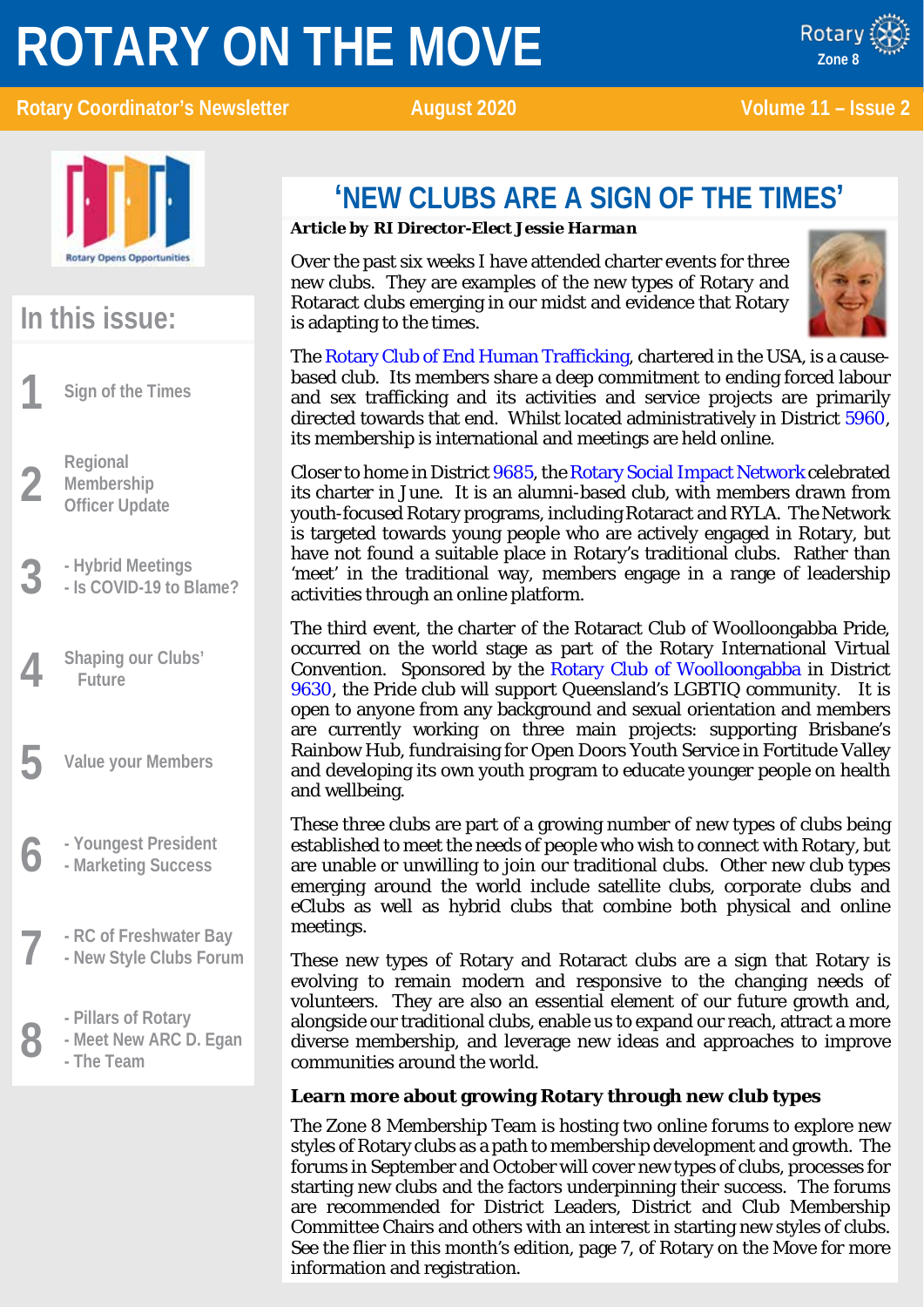# **REGIONAL MEMBERSHIP UPDATE**

*Article by Barbara Mifsud, Regional Membership Officer, Membership Development, South Pacific and Philippines Office[, barbara.mifsud@rotary.org,](mailto:barbara.mifsud@rotary.org)<https://www.facebook.com/barbara.mifsud.1>*

#### **Introducing your 2020-2021 Zone 8 Membership Team**

As district and club leaders, it is important to remember you have an experienced team who are here to help you in achieving your membership goals. This includes:



- **Rotary Coordinator (RC):** Adrian Roach. RC Adrian, working in conjunction with Director Surgeon and Director Elect Jessie, offers support and practical strategies to strengthen club membership and keep members engaged, while keeping your district's specific needs in mind. He also supports new club development and serves as a trainer or facilitator at many RI training events.
- **Assistant Rotary Coordinators (ARCs).** The 10 member ARC team is made up of knowledgeable and experienced Rotarians who help RC Adrian in his work. They are there to help educate, motivate and guide you in your membership efforts. Like Adrian they are available as trainers and facilitators for club, district and zone events. You can find out which ARC supports your region on the back page.

We're all here to support you, so please do not hesitate to reach out to us with questions or concerns about membership. Refer to the back page for the Zone 8 Membership team's details.

#### **Ask the Membership Experts: Membership Q&A**

As part of the RI Virtual Convention, members of the worldwide Regional Membership Officer (RMO) team participated in a 30-minute membership Q&A session where they discussed: the vital connection between attracting new members and keeping members engaged; ways to revitalise the club experience during and post social distancing, and their hopeful visions for the future of Rotary. And more! Check out the recording [here.](https://vimeo.com/channels/rotarymembership/432696867?fbclid=IwAR2QCIaoVo_r4jdWe8hyW-fUj3Uw-u5YbW5zxgrPiF2sc3XMwdqWb8UbJzo) You can also view recordings of all convention sessions a[t convention.rotary.org.](https://convention.rotary.org/en/honolulu)

#### **Making Membership a Priority**

Here are a few ways you can make membership a priority as you kick off the Rotary year:

- 1. Understand your membership trends. Review your membership reports on a monthly basis and utilise past trends to create realistic and attainable membership goals.
- 2. Make a plan to manage your membership leads both at a district and a club level. Determine who will be responsible for following up with prospective members and updating their status in the Membership Leads platform, and who will receive notification emails as an FYI with no action required. Check out th[e Managing](https://my.rotary.org/en/document/managing-membership-leads-presentation)  [Membership Leads presentation](https://my.rotary.org/en/document/managing-membership-leads-presentation) to learn about the process for managing leads.
- 3. As district leaders, support your district membership committee. If your district doesn't have a membership committee, identify and ask Rotarians in your district who are passionate about membership and new club development to be a part of the committee.

#### **Three Steps to Support Club Presidents**

As we begin the new Rotary year, it's important our club leaders have the support and resources they need for their roles. Here are three quick steps club presidents can take now:

- 1. Register for a [My Rotary](https://nam02.safelinks.protection.outlook.com/?url=https%3A%2F%2Fmy.rotary.org%2Fen&data=02%7C01%7CBarbara.Mifsud%40rotary.org%7Cb0abe832f511482c3c9c08d8341c372c%7C67b4e0430afd4afb8b94bf96370c8e7f%7C1%7C0%7C637316644950452234&sdata=49kdZ7UMMRRjnfHwu1hiQFkI5l8wODv5Dl9oLtHARZc%3D&reserved=0) account. My Rotary gives a customised member experience and easy access to a range of tools, club information, and the latest news and announcements from around the Rotary world.
- 2. Appoint [a club membership chair](https://nam02.safelinks.protection.outlook.com/?url=http%3A%2F%2Frotary.msgfocus.com%2Fc%2F12pTXHoR8a2DLvzdluPheRTrN&data=02%7C01%7CBarbara.Mifsud%40rotary.org%7Cb0abe832f511482c3c9c08d8341c372c%7C67b4e0430afd4afb8b94bf96370c8e7f%7C1%7C0%7C637316644950452234&sdata=3ZEFX6TGqx3sPi1RbfJBluI9zyMXTzcbzqzITsSqjHQ%3D&reserved=0) (CMC). The CMC should make membership a top priority and work to attract new members and engage current ones.
- 3. Assess your club's health. Take the interactive course [Is Your Club Healthy?](https://nam02.safelinks.protection.outlook.com/?url=http%3A%2F%2Frotary.msgfocus.com%2Fc%2F12pTXLukGVVP2nRoOyZVz5c0J&data=02%7C01%7CRachel.gomez%40rotary.org%7C538e92e2cc01410ca01e08d7f69b08c3%7C67b4e0430afd4afb8b94bf96370c8e7f%7C1%7C0%7C637249018041009721&sdata=MBVQGab72tUp0KXoT6i%2FGlZUs7hgANdGaCJNktbyatA%3D&reserved=0) in the Learning Center to help them identify opportunities for growth and sustainability.

#### **Membership Start Figures**

Official 1 July membership won't be released until mid-August. Thank you for your patience. Even though club invoices have already been released, please note that invoice numbers and official 1 July numbers may be different. For more information read this [short article.](https://www.dropbox.com/s/nr490u2kn2e3qjo/Howe%20we%20calcute%20membership%20numbers.docx?dl=0) There is a delay between the release of the invoice and official figures because the club invoice process is not completed until mid-August, taking into account strict post-billing exception and data validation processes. You are still able to run various membership reports in My Rotary and Rotary Club Central, but keep in mind that membership numbers are subject to change. Reports which rely on 1 July figures will not populate properly until the figures are released.

Check out worldwide, district by district membership figures for Rotary clubs and Rotaract clubs (second tab) as at 29 [July 2020.](https://www.dropbox.com/s/a074zolabijon3v/20200729%20-%20Worldwide%20-%20MemberCountByZone%20%281%29.xlsx?dl=0)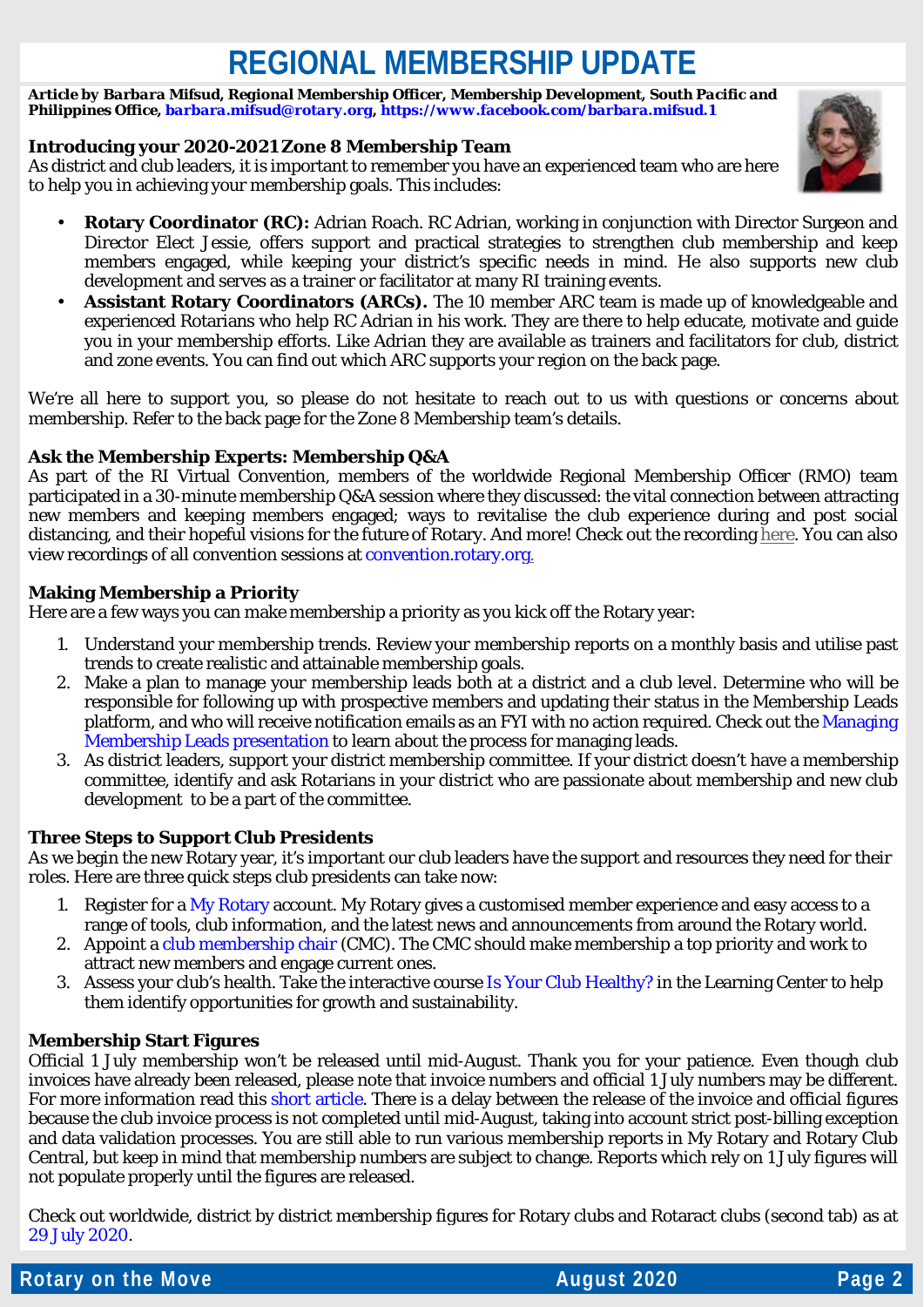### **'HYBRID (LIVE AND VIRTUAL) ROTARY MEETINGS – TECHNICAL CONSIDERATIONS'**

As we move out of COVID restrictions, some clubs are starting to consider running their regular meetings as hybrid meetings. Giving members the option to meet online or in person has many benefits, including convenience, affordability and choice. Hybrid meetings also open up the possibility for eMembers as an additional category of Rotary membership.

Recognising the value of hybrid meetings, PDG Terry Weaver from District [7750](https://rotary7750.org/) in the USA has produced a best practice document to support clubs considering this arrangement. The document addresses some of the key challenges associated with adding a 'virtual conference' audience to a live meeting; it identifies options for equipment and presents four different technology configurations suitable for hybrid meetings. It goes on to describe best practices for meeting production and provides links to some useful video resources for clubs.

Whilst the document is technical in nature and best read by those with a reasonable level of IT literacy, it is definitely a worthwhile read for any club considering hybrid meetings.

To access the full document and other resources to support hybrid meetings, click [HERE.](https://www.rizones33-34.org/wp-content/uploads/2020/07/Hybrid_Rotary_Meetings_Technology_Guide.pdf)

### **'IS COVID-19 TO BLAME?'**

*Article by Euan Miller[, Rotary Club of Norwood Inc](http://rotarynorwood.org.au/)*

We can't just blame Covid-19, can we, for the dismal membership results at 30 June 2020?

At 30 June 2019 we were saddened when only one district (9640) in our Zone grew. At 30 June 2020 we again had only one district (again 9640) which grew but this time just – by one member! During 19/20 we lost 1,586 members and 18 clubs and the number of districts which fell below the 1,100-member threshold, which forces a redistricting, doubled from 5 to 10! Admittedly we lost members at 30 June 2019, but the loss at 30 June 2020 was a whopping 35% higher!

On the positive side we had 3 districts 9630, 9640 and 9800 with positive figures over the past two years, for club growth.

So why is it so hard to increase our membership?

What is 9640 doing which no other district seems to be able to emulate?

I believe the major problem is the age profile in clubs. Across the Zone the largest age group is 70+ with 41.76% of the age recorded membership. If you add in those members with no age recorded, (most of whom joined a long time ago and could reasonably be assumed to be over 70 as well) gives a staggering figure of 69.52%. It certainly would be reasonable to assume that a good half of our membership is over 70. Therefore, it cannot be unexpected that there will be a continuing rapid decline in membership numbers over the next few years.

Have we have left it too late to attract younger members to clubs with an age profile dominated by over 70s? Have we left it too late and now have clubs where the majority of members are too frail to be able to undertake projects and to commit to service above self? After all we have less than 3% of our membership under 40 years.

If we continue to exhort clubs to grow, we will always fail and just make clubs even more disillusioned. Clearly some can but we have to acknowledge most don't have the skills or the ability to change their culture to achieve lasting growth. It would be better to encourage clubs to maintain their current numbers, which would be an achievement in itself; or better still, encourage clubs to amalgamate to reach an acceptable threshold to maintain a viable program of activities.

Similarly, with districts. There is no value in redistricting unless the strategic plan includes membership growth as the number 1 priority. Otherwise all you are doing is pushing the death of Rotary a few more years away.

The real solution for growth as a number of us are saying, is to charter new clubs. We now have seven different club models plus the opportunity for resurgent Rotaract clubs within the Rotary family. New clubs are not burdened with old cultures and traditions. New clubs can use their new member enthusiasm to chart different ways of operating to achieve Service above Self. If each district challenged itself to charter one new club each year and sought out the Rotarians with the demonstrated skills and experience to achieve this (they are likely to be few in number but they do exist), then we would start on the pathway to membership growth again.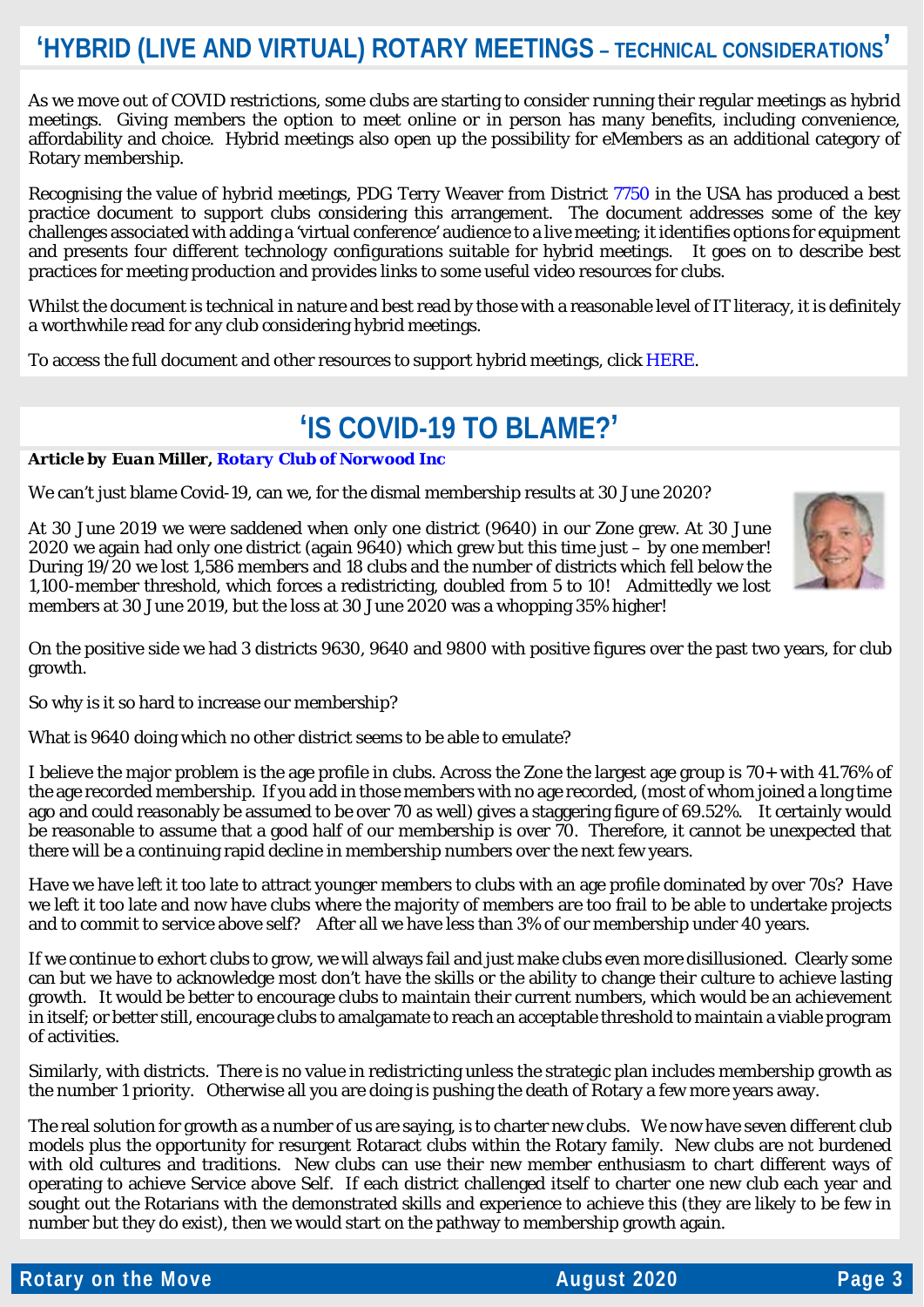## **'SHAPING OUR CLUBS' FUTURE'**

#### *Article by ARC PDG Karen Purdue*

I've just "retired" from leading D9980 "Grow Rotary" committee. I've been in the role for six years and the previous three years I was on my journey to be a DG. So, I've been around the "Grow Rotary" mission for about nine years.

I've been reflecting that during that time, despite all the wonderful resources, passionate people, the amazing organisation that Rotary is, the fact is we aren't "growing" Rotary!  $\bigcirc$ 

In my "day" job, I'm a Community Partnership leader, part of the Community and Futures team, for a District Council. The role is essentially about community engagement and planning.

I work with communities to help them shape their future and realise their aspirations. At Council, we have a strategy of community-led development (CLD).

#### **CLD IS A PLANNING AND DEVELOPMENT APPROACH THAT:**

- is based on a set of core principles that sets vision and priorities by the people who live in that geographic community
- puts local voices in the lead
- builds on local strengths (rather than focusing on problems)
- collaborates across sectors
- is intentional and adaptable
- works to achieve systemic change not just short-term projects and outcomes

Contribute

Learn more about Community-led development at <https://inspiringcommunities.org.nz/>

You may be thinking what does this have to do with Rotary? The way I see it, Rotary is a community and if we apply a community led development lens to how we want to shape our future, would we do anything differently?

I can't help thinking that maybe, just maybe, our average club Rotarian is disengaged from all our wonderful strategies and probably has no idea about or interest in our amazing resources!

They may admire the passionate people opening new clubs everywhere, however in my view opening new clubs is just part of the solution. If we don't increase our club retention rates that "leaky bucket" will just get more leaks!

We have some catch phrases in community development too!

w Nothing about us without us.

w Doing to us, not with us, is a recipe for disaster. (Dr Howard Fuller, Institute for the Transformation of Learning, Marquette University).

Is it possible, that our clubs feel stuff is done "to" them and not "with" them? That they aren't part of conversations and decisions that affect their Rotary experience?

I don't have all the answers, just more questions! Here's one thing I do believe. Growing Rotary depends on the success of our clubs. ALL of them. Old and new.

#### **Ehara taku toa he toa takitahi, engari taku toa he toa takitini**

#### **Success comes from the strength of the collective and not from the lone individual**

I also spend time in my role working with communities to build leadership capacity and capability. I especially enjoy working with future young leaders and I talk with them about what successful leadership going forward might look like.

Our future leadership model is about changing the power dynamic in our communities and in local government. Let's forget the old P&C (Power and Control) and embrace the new P&C (Partnerships and Collaboration.)

Here's a question for you, what's the power dynamic in your Rotary world?







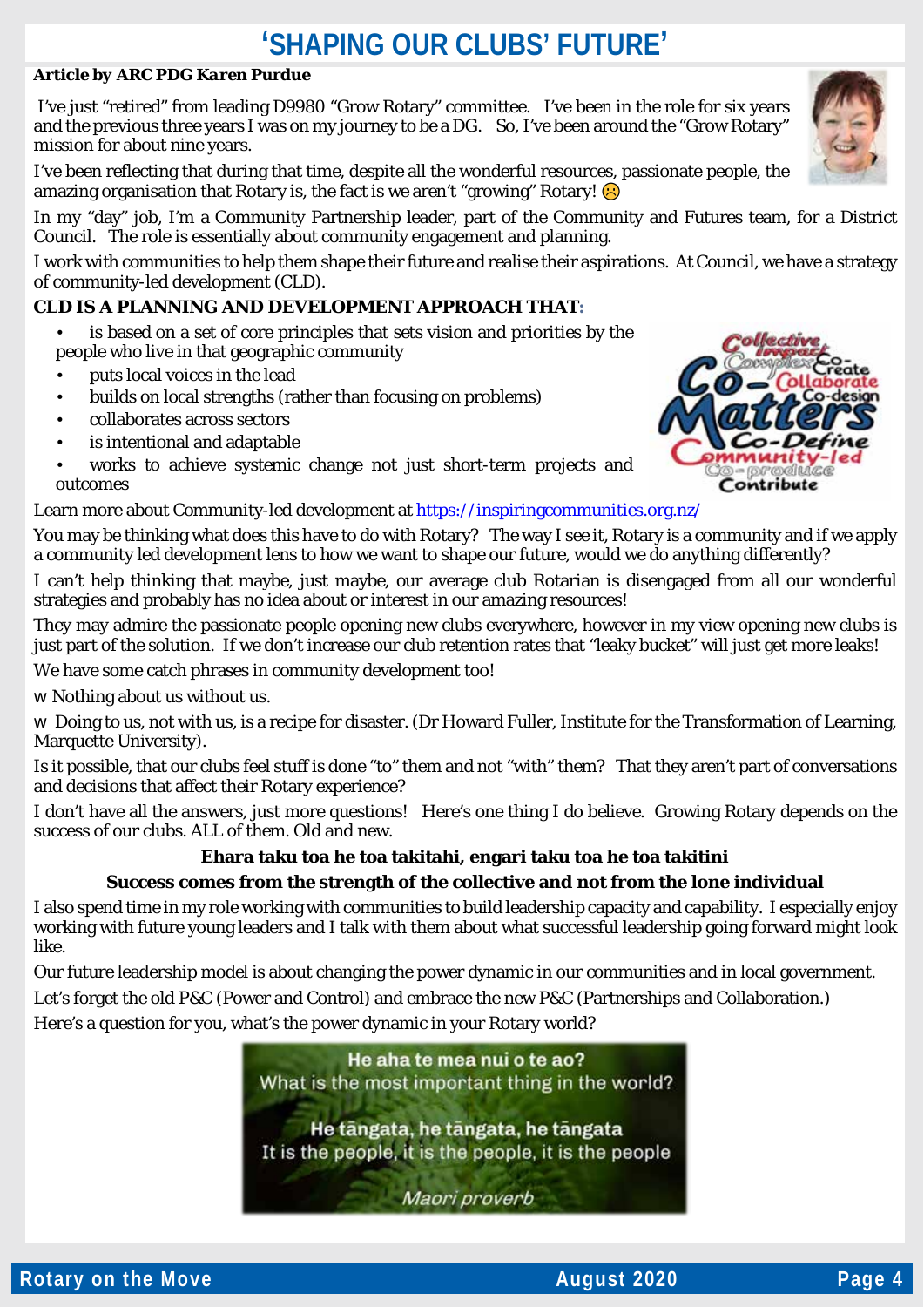### **'STOP THE CHURN - VALUE YOUR MEMBERS'**

#### *Article ONE by PDG C. Ross Carlyle, [D9830](https://rotary9830.org.au/)*

An analysis of any Districts data will most likely show a significant problem with membership churn. You may well ask - what is membership churn? I shall explain:

- Rotary inducts a substantial number of new members each year
- Rotary is suffering a similar but slightly greater number in terminations each year

So, members join, and members leave. The concern is this: how long do members stay in Rotary before they terminate? This turnover ratio represents the membership churn within a club.

To examine membership churn more closely I'll put some actual numbers to it:

In the last five years (July 2014 - June 2019) my district has had a nett loss in membership of 192. This is broken down as follows:

- w 584 inductions
- w 776 terminations

We understand terminations occur for a variety of reasons including age, business obligations, deceased, family reasons, health reasons, relocation etc…and some are undoubtedly genuine. More on this shortly.

Of the 776 terminations in the last five years the telling statistics are these:

- 231 or 30% have terminated within two years of joining Rotary
- 391 or 50% have terminated within five years of joining Rotary

Our problem with membership churn now becomes obvious, we are churning 30% every two years, and 50% every five years. What this shows is that we need to do much better in membership engagement and retention.

What's the fix? This is a complex problem, and much has been written and resources have been provided in an effort to equip clubs with the tools to address membership engagement and retention.

I want to put forward a simple proposition: The culture that clubs and districts create, live and model will significantly impact membership churn.

Firstly, I want to go back to reasons for membership termination: If a club member asked a person why they left Rotary, the usual response tends to be quite generic, polite and not too hurtful. Other than the undoubtedly genuine reasons (like moving interstate), typically it would be something like this:

w I'm just too busy right now … w I don't think Rotary is right for me …

There has been research conducted which shows that when Rotarians are asked by independent experts skilled at getting to the deeper and more meaningful reasons, and without going into detail, a more realistic and sometimes unpleasant picture is revealed.

After reading and reflecting on such research material I came to the realisation that people left Rotary for one or a combination of three reasons:<br>**W** People felt unwelcome at their club.

- **W** People felt they were not respected by club members.
- w People felt they had plenty to give but were ignored or dismissed they were undervalued

If we achieve an environment where we all feel **welcome, respected and valued,** we are more likely to be engaged with our club and with Rotary in general. And when we are engaged, we stay and enjoy the fun, friendship and fulfilment gained through Rotary.

Resulting from this, D9830 last year introduced and adopted **THE THREE TENETS** *- Welcome, Respected, Valued* - as the base from which to build a contemporary District Culture.

**Respecting members embraces** the broader cultural concepts of **inclusiveness and diversity, with** religion, gender, sexual orientation, socio-economic status, physical ability and more.

After all, Rotary is an egalitarian organization. We are all Rotarians, we are all equally important, we are all welcome, respected and valued, and as volunteers we can all contribute in a range of ways to the success of our clubs, and ultimately Rotary International.

It's not rocket science. A club works better when not just a few but all members have a voice - that is all views are **respected and all input is valued,** and one of the most effective ways to facilitate this is through club visioning.

If all Rotarians feel they are welcome, respected and valued, and actively support one another, we will go a long way in reducing membership churn and retaining our existing members.

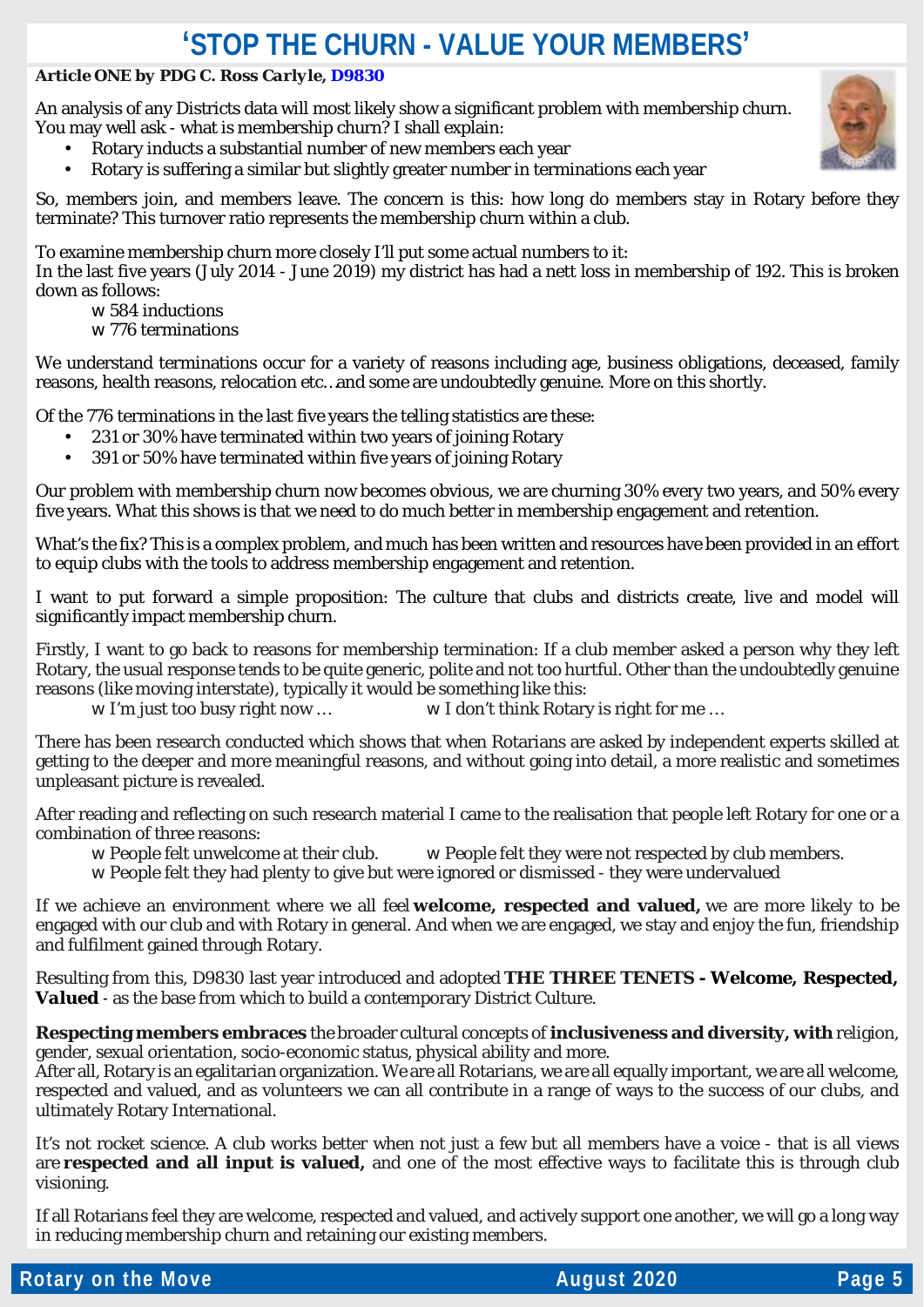### **'YOUNGEST STAWELL ROTARY PRESIDENT EVER'**

#### *From [ABC Ballarat,](https://www.facebook.com/abcballaratandsouthwestvic/videos/775143689957258/) 22 July 2020 and The Wimmera Mail Times, 17 July 2020 by Cassandra Langley*

The [Rotary Club of Stawell](https://www.facebook.com/stawellrotary/?__cft__%5b0%5d=AZUl3pt5gxFs8-Jf2mi1euetDNZ7JPdJgSE5On8R_JfwER3gYRuRBp0QT38sDAkJvZ6tcu9pnhogmZkdEUQySN3dTmrfSl1qf9uhKwp7jzqK3bznzCGdnVyfxPdpqCNv1_vDwT_CT9nCTK852A76eo3cSluwt8823Lpb2bYH3prpFrA-4Z8M9vZ7Vw-VjNCTPFI&__tn__=kK-R) has just elected its youngest ever president, and she's got big plans for the small club. Taia Hayter succeeds her father, at just 18 years old.

Taking the reigns in 2020-21, Taia has her sights set on making a change in the community. "I replaced my Dad as the outgoing president and we modelled the idea after other clubs," she said.

"We have a three-year plan to help build the club. We want the club to have more members, more funds, more events to work with.

Ms Hayter participated in the Rotary Youth Exchange program and went to Brazil for three months in 2018. "I joined the club after that to give back to the community," she said.

"Locally we try to add things to the community that is needed and builds on them. It's great the younger members can work in with some of our older members and find a suitable balance which will ensure the longevity of clubs like Rotary in the community," Taia added.

### **'FACEBOOK MARKETING SUCCESS'**

#### *Article by Tony Thomas, [Rotary Central Melbourne](https://www.rotaryclubcentralmelbourne.org.au/)*

When Rotary Central Melbourne launched Bearbrass Probus for active retirees in February, it thought it could walk away and let the group thrive. But nothing went to plan. Within weeks the virus locked down Melbourne and the 18 foundation members were left like a shag on a rock – no meetings, no activities.



**DATAL** 

After briefly floundering, the joint Rotary/Probus members picked up and ran with Zoom, initially for weekly speaker meetings and now fortnightly. After a brief window of physical activities (lunch, golf, wine appreciation), Bearbrass is now locked down again. But vigorous Facebook (FB) marketing in a difficult market has helped the club grow to now more than 40 members.

The FB marketing techniques <https://www.facebook.com/bearbrassprobus/> are leading-edge, thanks to paid-for coaching from an out-of-work travel bureau owner. Taking the week to July 11, Bearbrass Facebook had 206 "engagements" (user activity) from six posts, up 30% on prior week, and 52 accumulated page "likes" compared with say, 444 at Rotary Central Melbourne which has operated FB for many years. Bearbrass's best post reached 385 people for 108 "engagements".

Bearbrass "engagement" rate for posts is typically 50-90% of views, compared with 0.5%-1% in general FB marketing (involving relatively large numbers of users). Overall Bearbrass FB activity weekly equates to 50-100% of the largest Probus group in Australasia/South Pacific.

Among the techniques is eyeball-grabbing videos (usually involving attractive music, singing, and or cute kids), posts quickly picking up on appropriate current affairs (such as the death of WW2 icon Vera Lynn), and news items about members. One member was a world-class wildlife photographer in South Africa; another was a motorbike racer at 250kph; and a third's career was in costume design and dressmaking for high-profile TV serials. Always the club goes for highest-quality pics and videos, rather than routine items of no general interest. In addition, the club 'tweaks' the all-important Facebook algorithms. These formulae assess the attractiveness of sites and posts and publishes only the best to users' 'feeds'. While it seems tacky, it is essential to chivvy friends and members into "liking" and "loving" site activity for the sake of the algorithms.

Bearbrass is still too small to furnish good-sized activity sub-groups and is keen to get to critical mass of 70-100 members. Know any e-capable retiree recruits, anywhere in Australia? Contac[t bearbrassprobus@gmail.com](mailto:bearbrassprobus@gmail.com)

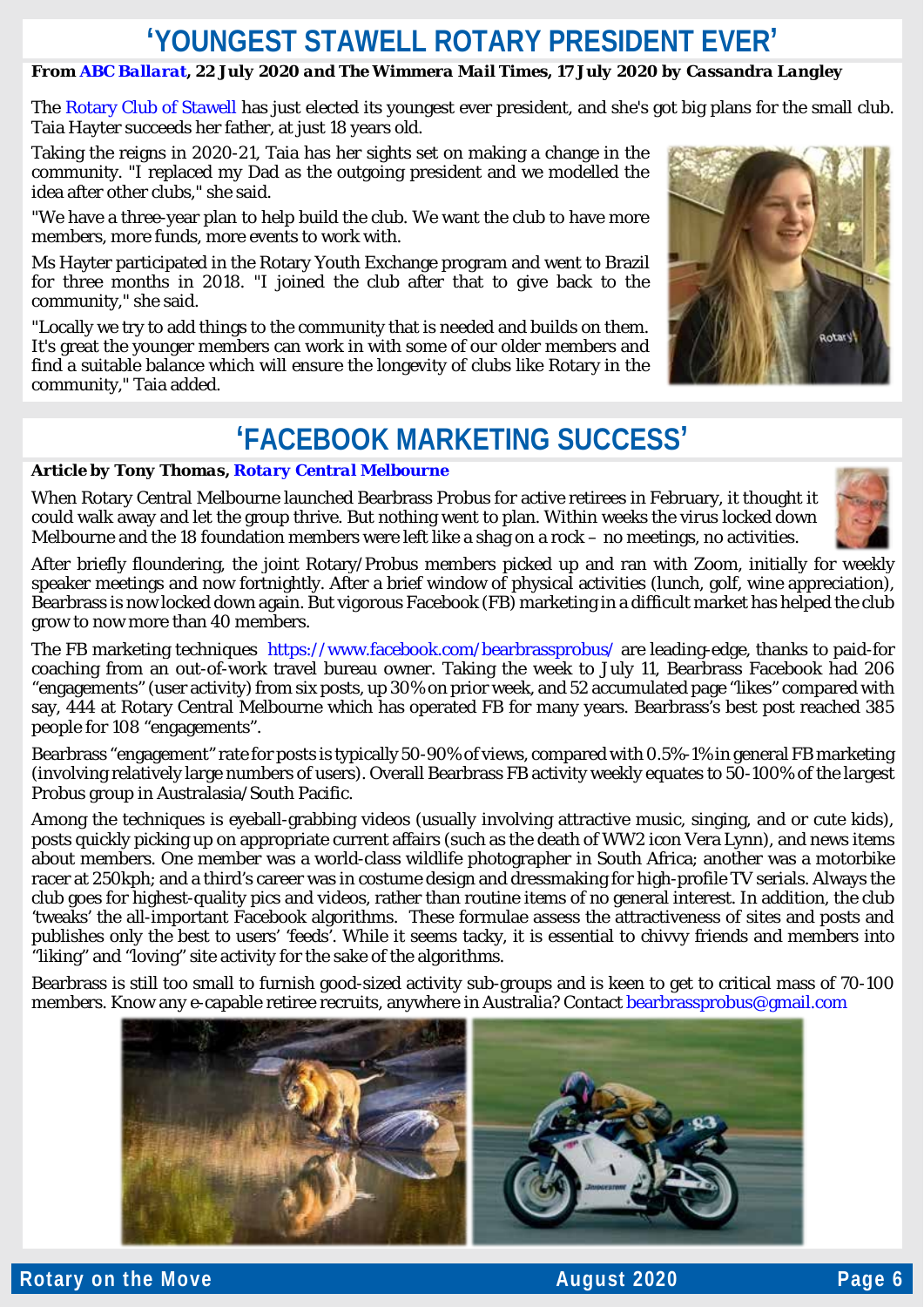# **'THE ROTARY CLUB OF FRESHWATER BAY'**

#### *Article by PRID Dr Kenneth E Collins AM*

In mid-2008 my daughter Simone was obliged to leave Rotaract because she turned 31. She was invited to join several Rotary Clubs but declined because:

- They sang old songs
- They had fines sessions
- They repeated pledges, drank toasts and sang the National Anthem
- They had a meal.

These were unacceptable to young people so I set about chartering a new club catering for them.

In December 2008 the [Rotary Club of Freshwater Bay](https://rotaryfreshwaterbay.org.au/) was chartered with 15 men and 15 women and we immediately agreed to comply with the wishes of young people and also that we would carry out projects in our name.

Our meetings are simple, 15 minutes of fellowship, welcome by welcome by the President, reports from every director with open discussion, guest speaker, raffle and close.

Our meetings have been live on Facebook since 2017

A deliberate attempt to destroy the club in 2012 saw the numbers drop from 38 to 12 but we rebuilt

and currently have 33 members from 14 nationalities, half of whom are under 50.

We are active in all Avenues of Service and are one of very few clubs who qualify each year for the Rotary Citation. Our signature project 'Microscopes in Schools' has placed 23,000 magnifying microscopes in 800+ schools, each year we provide Citizenship Awards at eight local Primary Schools, we provide 100 Christmas Hampers and 40 fans for disadvantaged, we are setting up a major research project on the use of music for dementia and we regularly support RYPEN, RYLA, RYLEAP, NYSF. PolioPlus, Interplast and Shelter Box. We have six current Global Grants in India, Cambodia and Nigeria and RAWCS projects in Nepal and the Philippines.

We have just been awarded the District Communication Award for 2019-20, was second in Annual Giving to TRF and is on the way to achieving another Rotary Citation.



### **SHARE YOUR CLUB OR DISTRICT SERVICE PROJECT AND MEMBERSHIP BEST PRACTICES.**

We would like to hear from Clubs or Districts telling us what they have done. Please include a summary, contact details, a couple of captioned photos, and email to **[Issa Shalhoub](mailto:drissa@bigpond.com)**, this Newsletter's editor*.*

We also would like readers to share their experiences and stories on Best Practices in their Clubs and what has worked for their Clubs in gaining new members and also what has helped in keeping members.